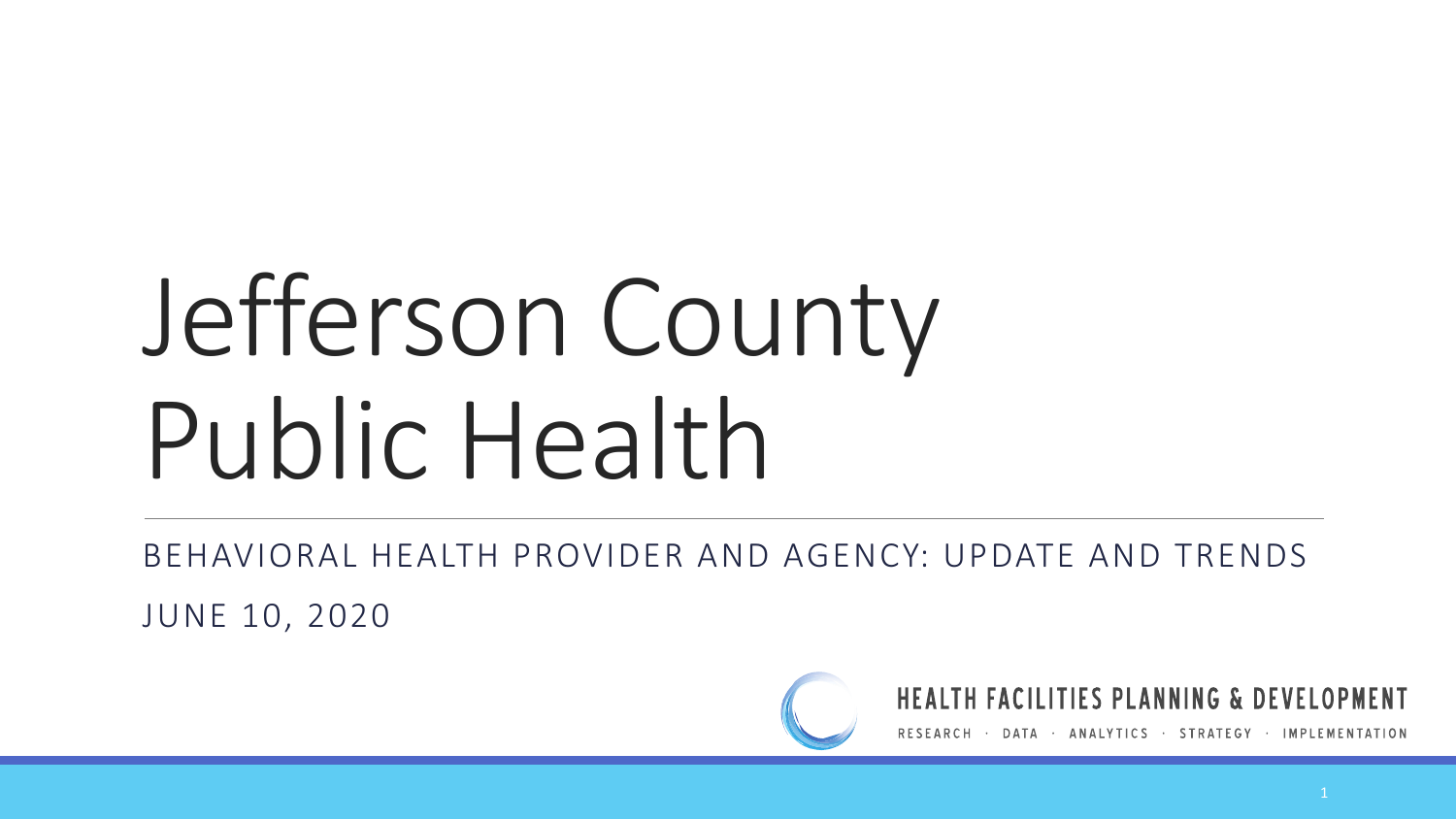# Purpose:

The Jefferson County Behavioral Health Consortium agreed to provide updated data regarding the volume of behavioral health incidents encountered during the March 2019 – April 2020 timeframe. This data is summarized in the slides below.

The purpose of the data is three-fold:

- To comply with reporting requirements related to the HRSA planning grant;
- To evaluate trends over the past year and to understand if COVID has had any impact on volumes;
- To continue to evaluate the potential census of a behavioral health facility in Jefferson County.

The data continues to be limited by the fact that each entity uses different "buckets" and definitions of behavioral health categories and due to duplication among entities. Timeframes also vary between providers/agencies.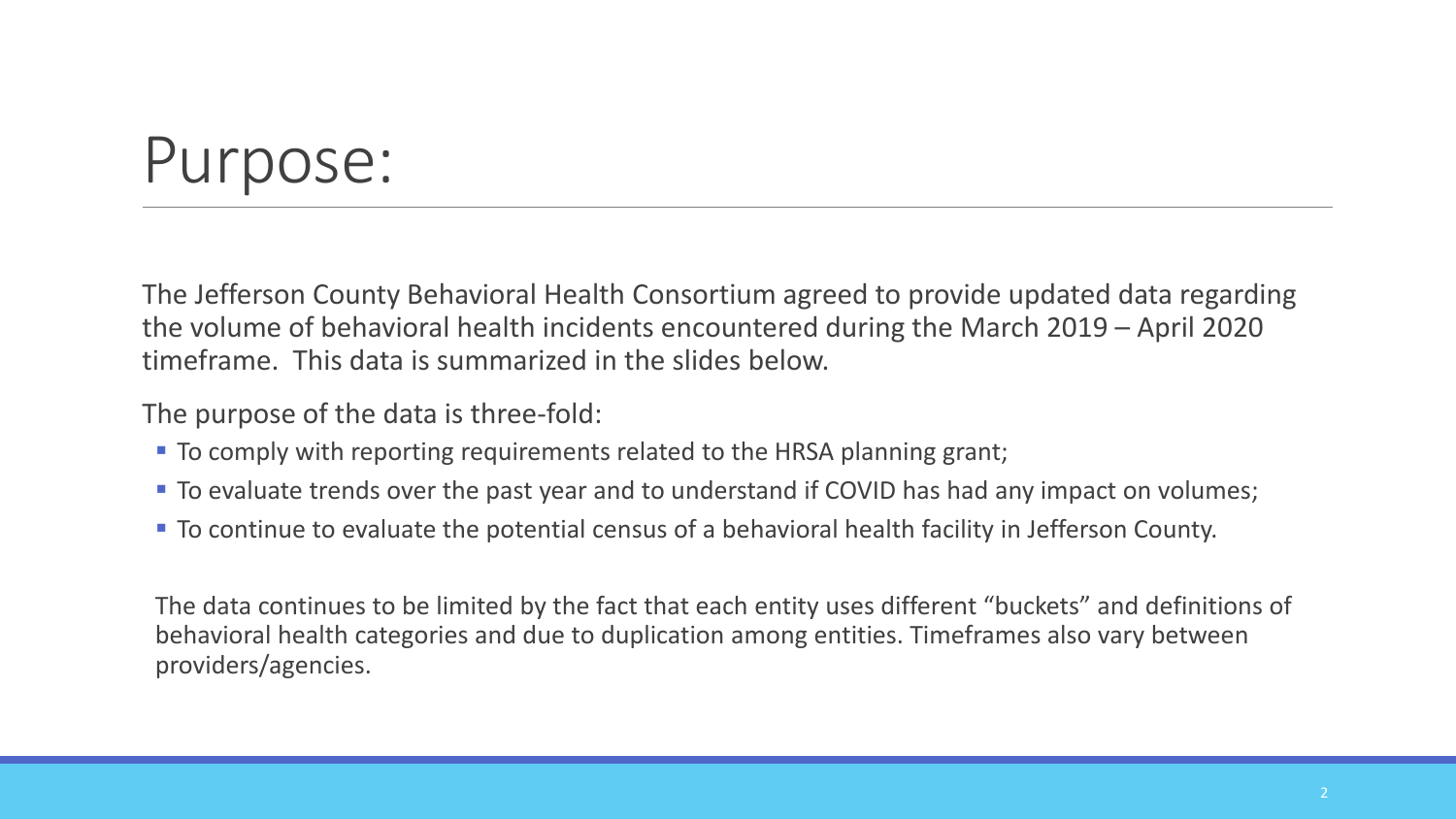Key Takeaways:

- Jefferson County Sheriff continues to see more mental health related incidents than drug or alcoholrelated – and all are trending up.
- East Jefferson Fire and Rescue's BH responses trended down by 50% in 2019, and March May of 2020 also showed a decline in behavioral health/psych episodes.
- **For the Jefferson County Jail, drug/alcohol and substance abuse problems are the top behavioral health** issues seen. March and April behavioral health incidents are down across the board.
- **The Port Townsend Police Department's behavioral health related incidents are trending down over the** most recent 11-month period (June 2020-April 2020), with mental health most consistently trending downward.
- Jefferson Healthcare continues to see significantly more mental health related cases in its ED than SUD.
- For DBH ITA investigations, the largest referral for those not detained is to voluntary outpatient mental health treatment (38%) with 18% referred to voluntary inpatient treatment, and 7% referred to SUD.
- Discussion point: Could some recent decreases in incidents and bookings be related to COVID?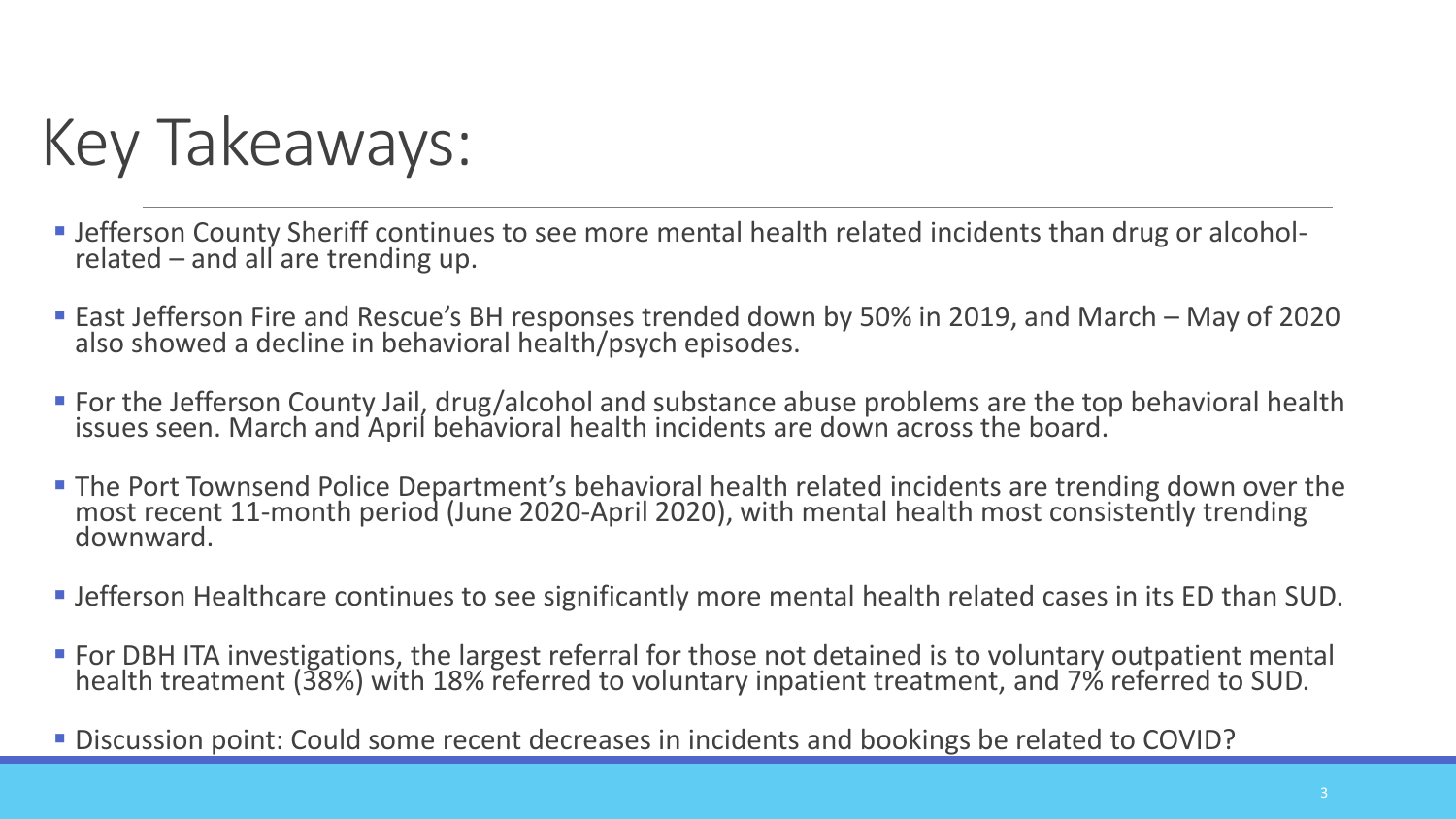### Jefferson County Sheriff



October-April 2020

\*Mental Health Data Not Available May 2019-September 2019

Over a 7-month period, mental health incidents accounted for 50% of total incidents. However, they have been trending upward and in the 4-month period ending April 30, they accounted for 54% of cases.

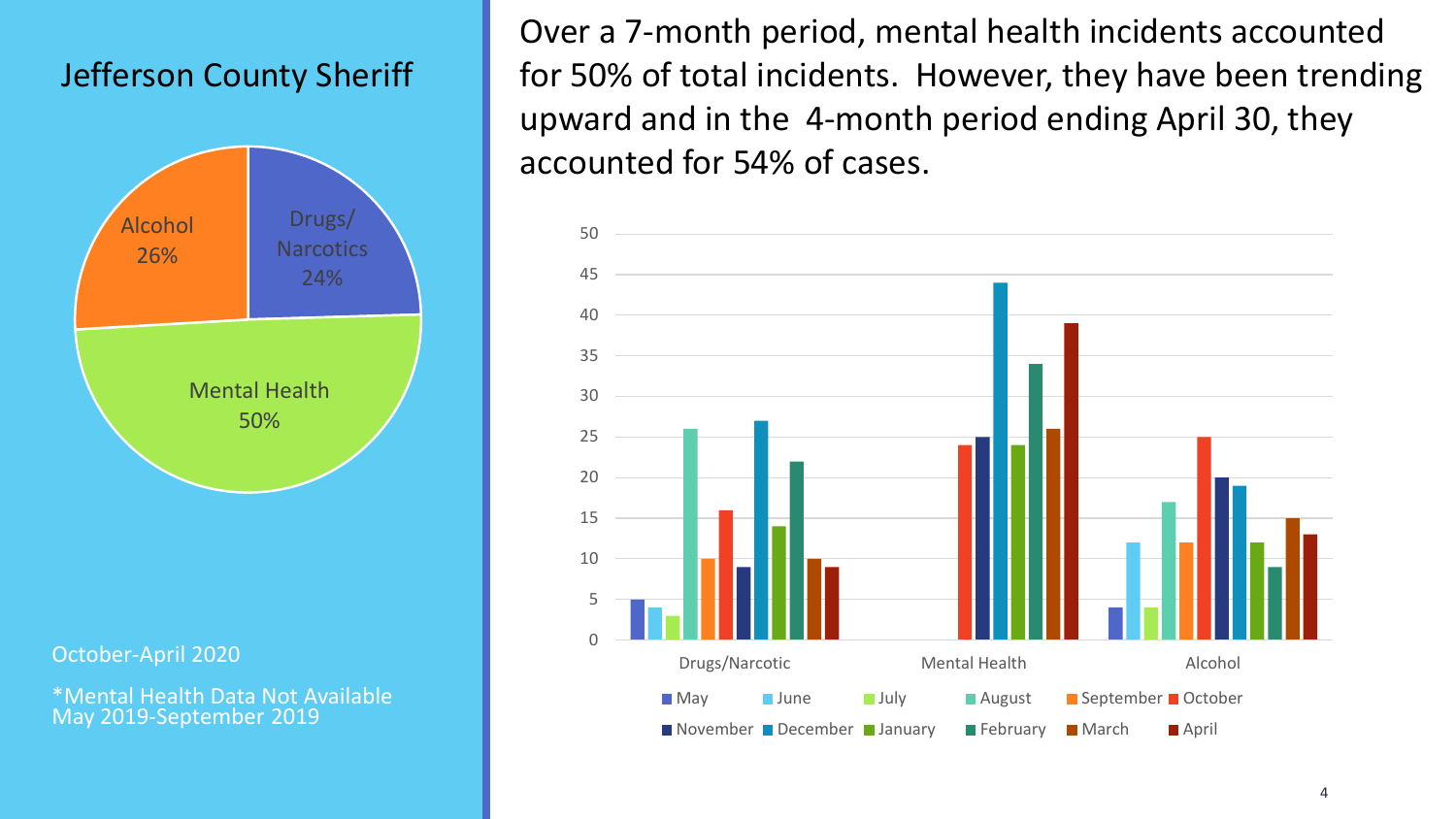Jefferson County Sheriff's drugs/narcotic and alcohol related incidents vary from month to month– ranging from less than 5 to more than 25, but over the past 12 months, both show an upward trend.

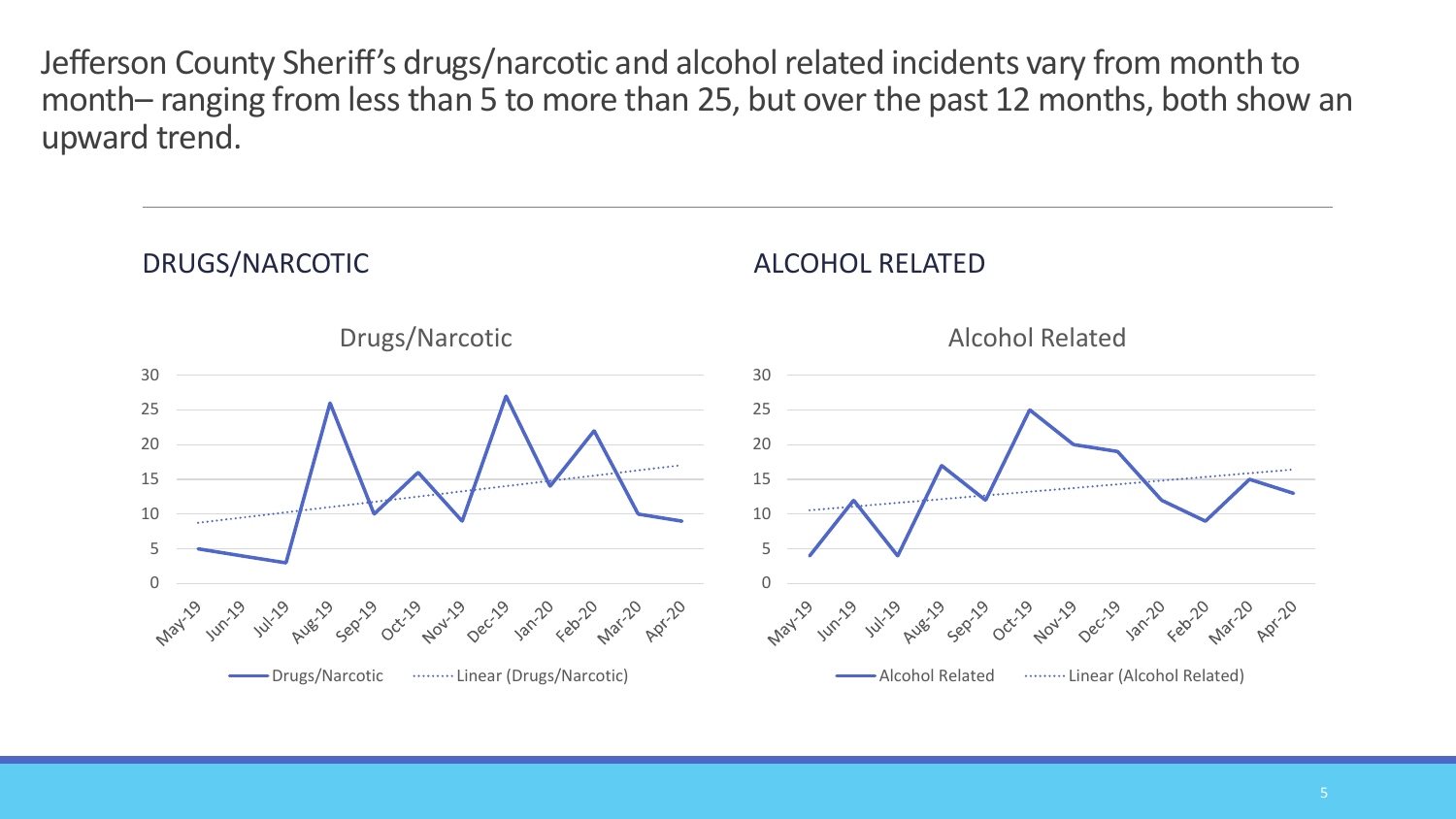Jefferson County Sheriff's Mental Health Incidents are much more common and range from a monthly low of 25 to a high of nearly 45. Again, over the year the trend has been upward.

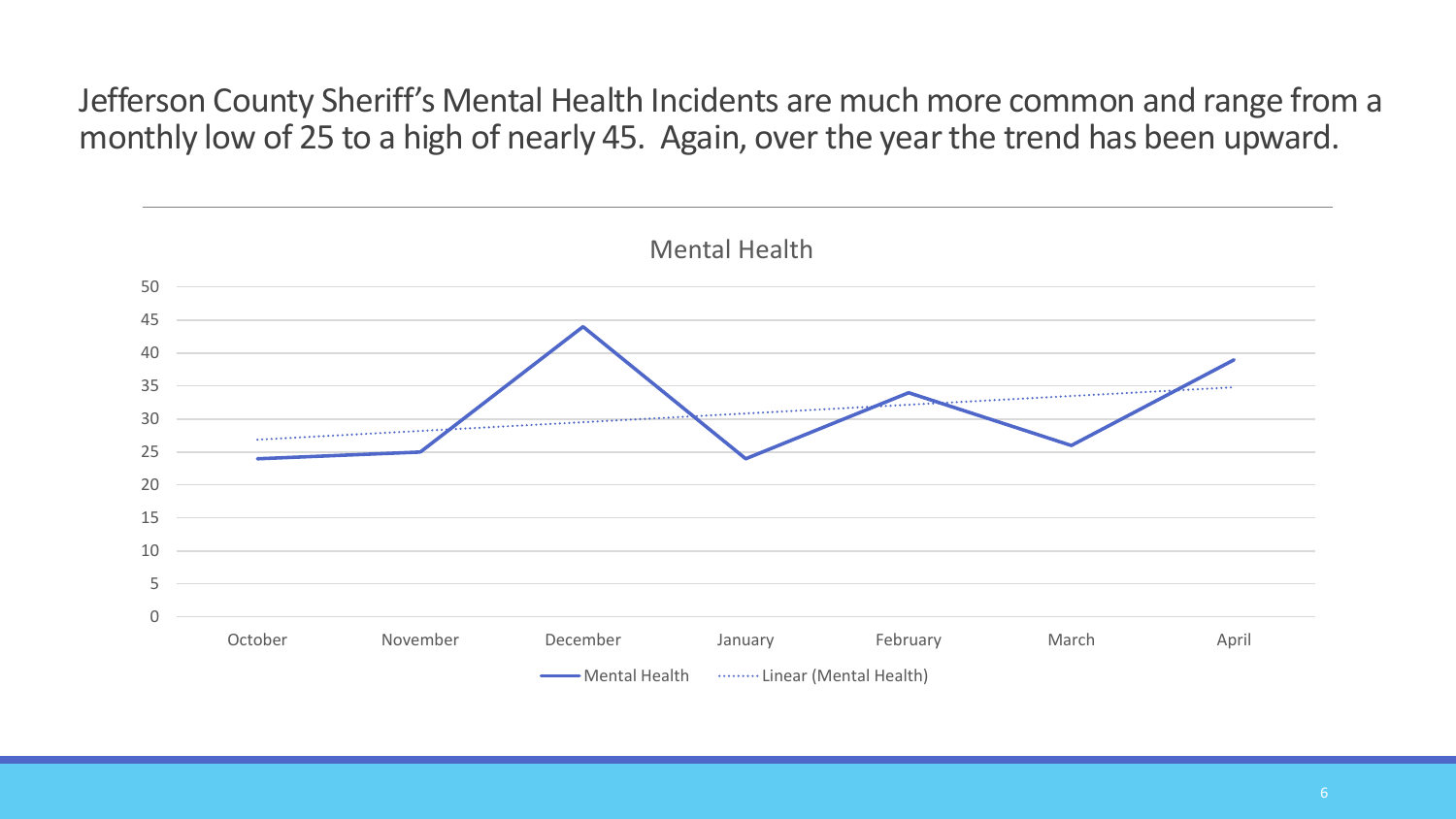East Jefferson Fire and Rescue's behavioral health responses were down nearly 50% in 2019. The reason is not clear from the data.



**East Jefferson Fire and Rescue Behavioral Health Responses**

| <b>YEAR</b>       | <b>RESPONSES</b> |  |  |  |
|-------------------|------------------|--|--|--|
| 2017              | 151              |  |  |  |
| 2018              | 153              |  |  |  |
| 2019              | 104              |  |  |  |
| $1/1 - 2/29$ 2020 | 12               |  |  |  |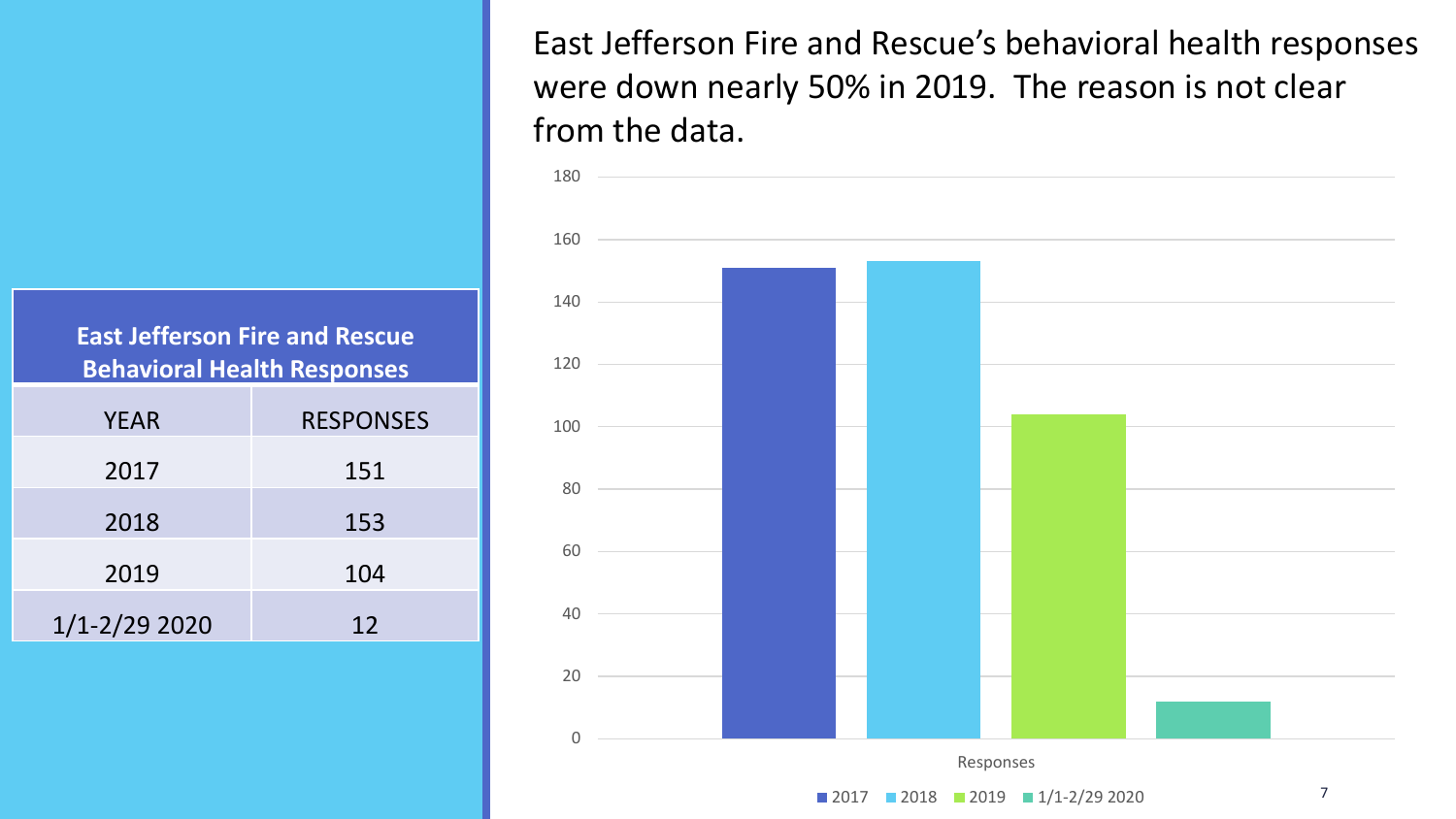EJFR coding demonstrates a decline in behavioral health/psych episodes over the most recent 3 month period (March 2020 – May 2020).

|                                 | <b>March</b>   | <b>April</b>   | <b>May</b>      |
|---------------------------------|----------------|----------------|-----------------|
| Behavioral/<br>psych<br>episode | 10             | $\overline{7}$ | $6\overline{6}$ |
| Confusion/<br>Dementia          | $\overline{4}$ | $\mathbf{1}$   | $\overline{2}$  |
| Mental<br>disorder              | $\overline{3}$ | $\mathbf{1}$   | $\overline{4}$  |
| Suicide<br>attempt              | $\overline{3}$ | $\mathbf{1}$   | $\mathbf{1}$    |
| Suicide<br>attempt              | $\mathbf{1}$   |                |                 |
| Heroin<br>Overdose              | $\overline{2}$ |                |                 |
| <b>Total</b>                    | 23             | 10             | 13              |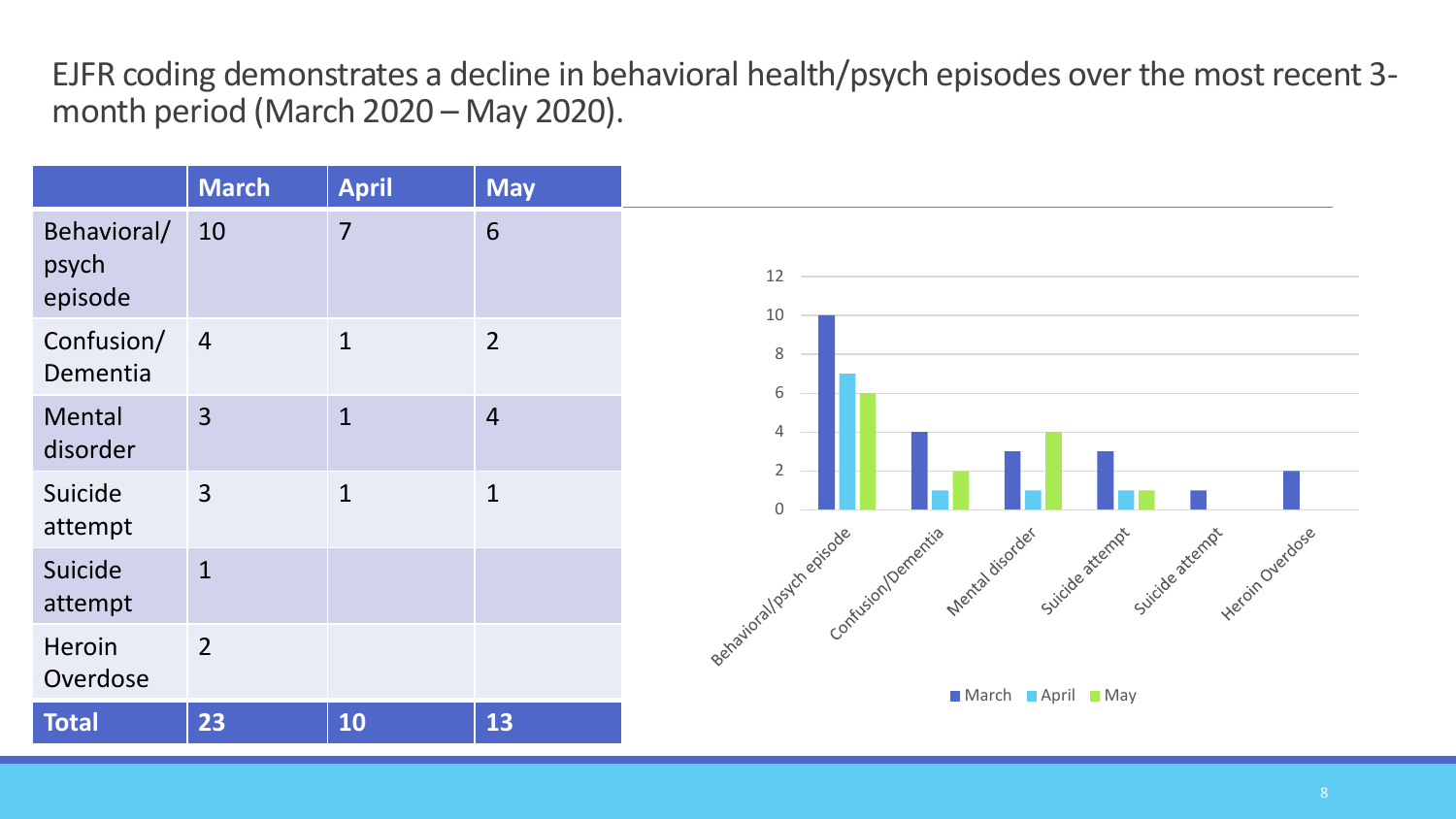74% of EJFR opioid overdose cases are transferred to Jefferson Healthcare. The overall numbers are low.

#### **East Jefferson Fire and Rescue Opioid Overdose Transfers June 2017-February 2020**

| <b>Area</b>         | <b>Transfer to Location</b> |                |                                                     |  |    |              |  |  |
|---------------------|-----------------------------|----------------|-----------------------------------------------------|--|----|--------------|--|--|
|                     |                             | JGH - Virginia |                                                     |  |    |              |  |  |
|                     | Airlift to HMC              | <b>Mason</b>   | Left with JCSO Tx to Harrison Tx to JGH Grand Total |  |    |              |  |  |
| Glenoma             |                             |                |                                                     |  |    |              |  |  |
| <b>Port Hadlock</b> |                             |                |                                                     |  |    | 10           |  |  |
| <b>Port Ludlow</b>  |                             |                |                                                     |  |    | $\mathbf{1}$ |  |  |
| Port Townsend*      |                             |                |                                                     |  | 16 | 21           |  |  |
| <b>Grand Total</b>  |                             |                |                                                     |  |    | 34           |  |  |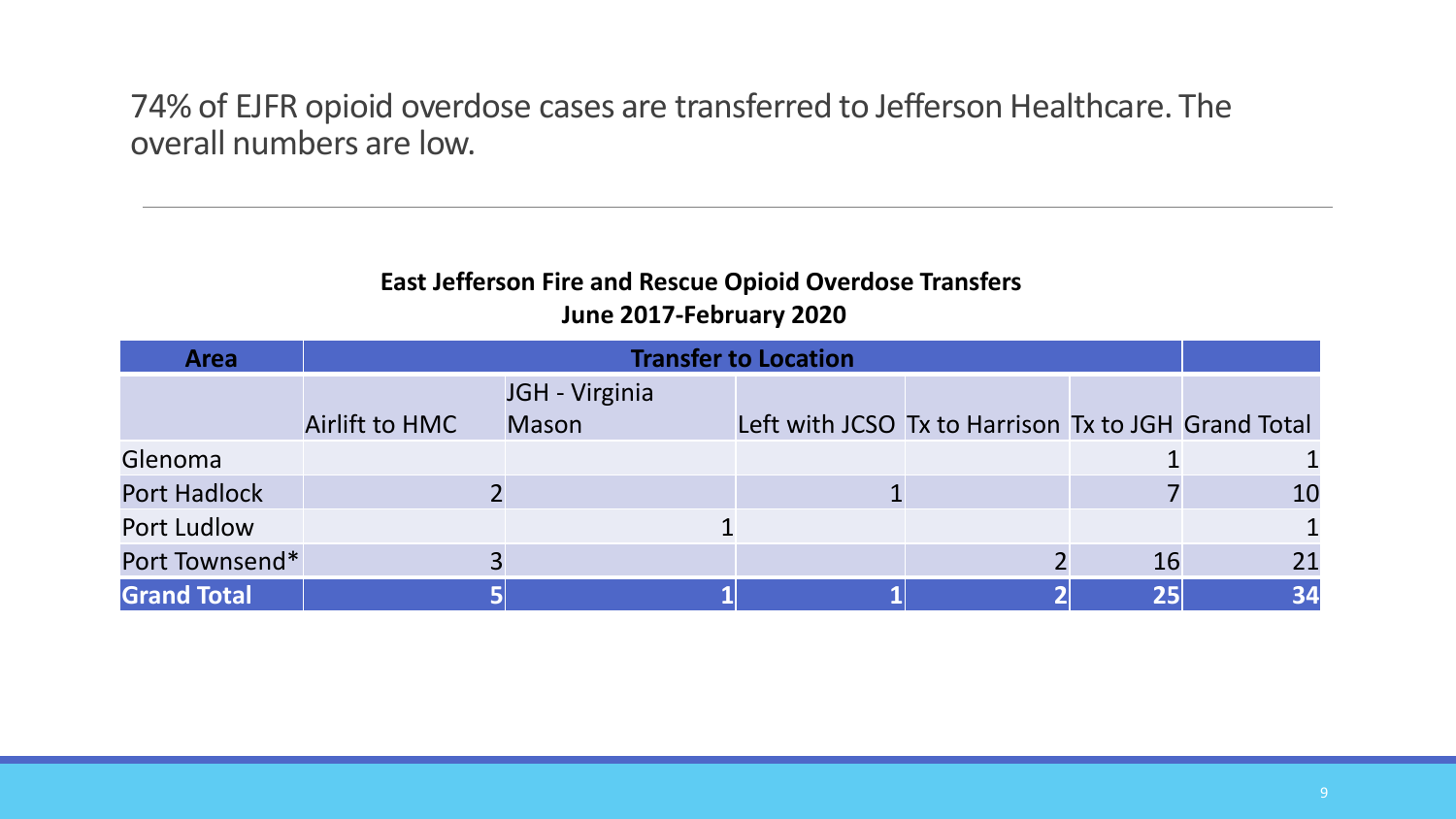For the Jefferson County Jail, drug/alcohol and substance abuse problems are the top behavioral health issues seen. In March and April 2020, behavioral health incidents are down across the board, while bookings also decreased.

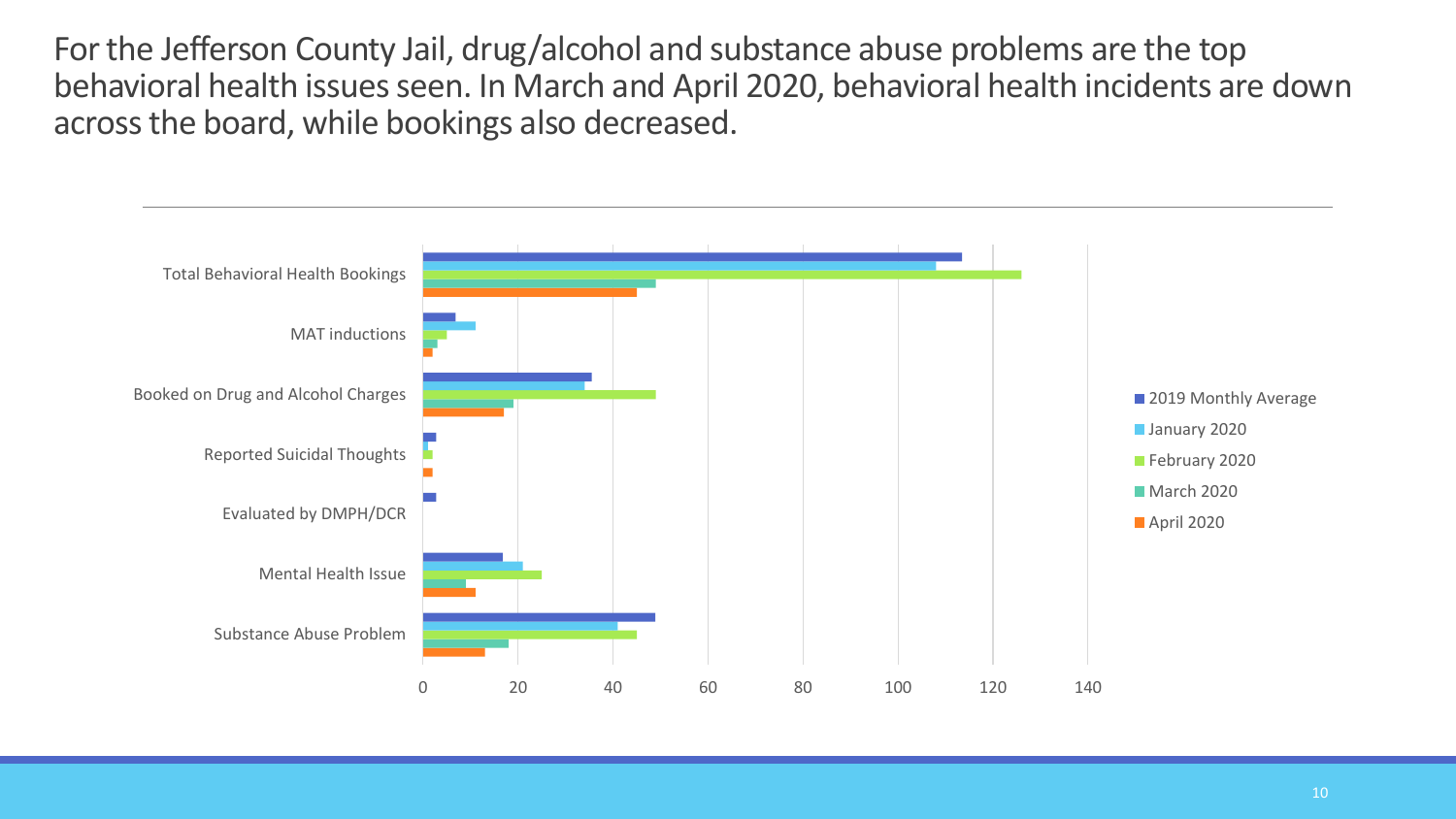The Port Townsend Police Department has experienced a declining trend in mental health related cases since Q4 2019. They also experienced decreases in February and March in alcohol and drug related cases, with an increase again in April.

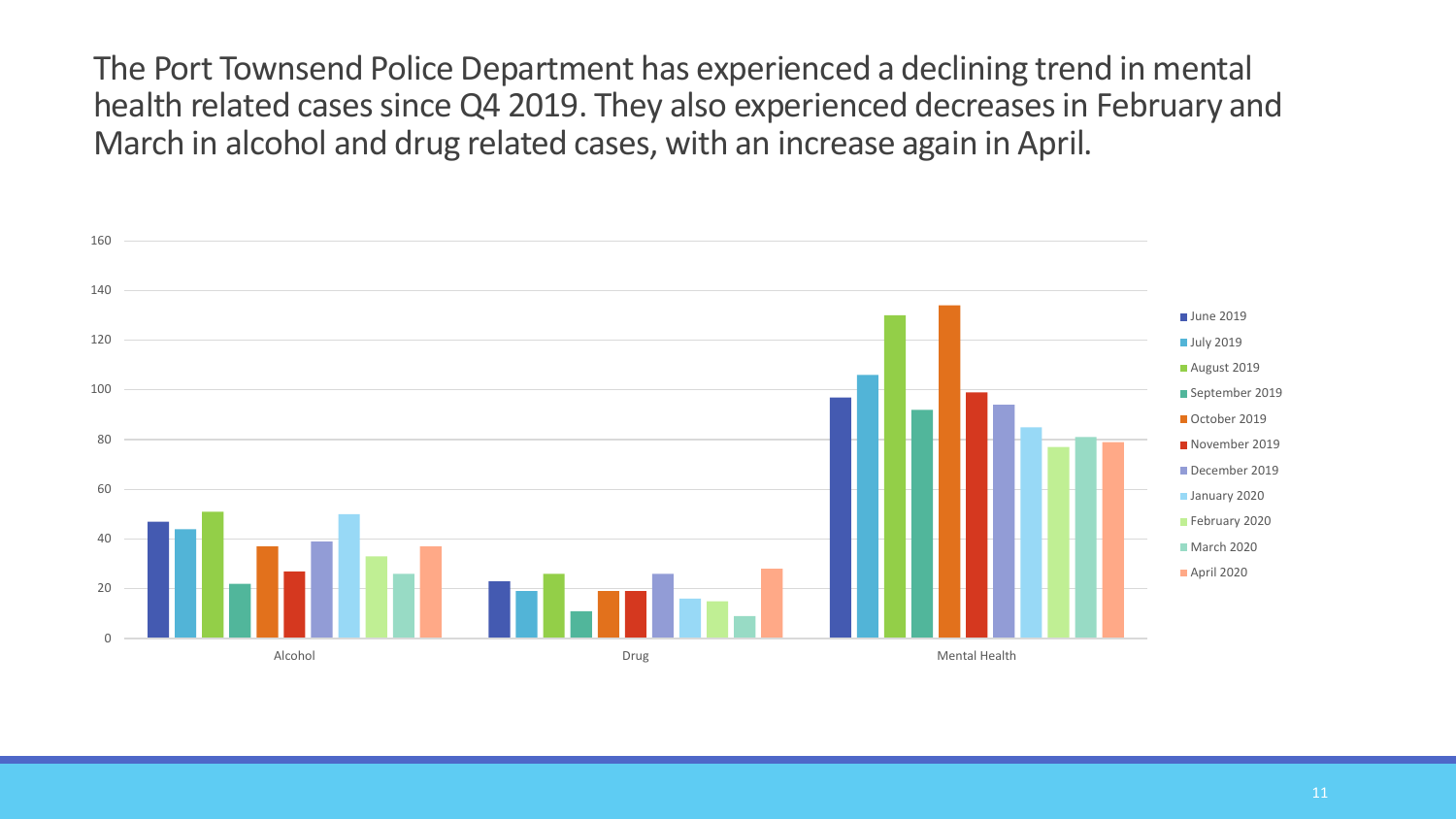Over the 11-month period (June 2019-April 2020) of data available from the Port Townsend Police, all behavioral health related incidents are trending down, with mental health the most consistently trending downward.

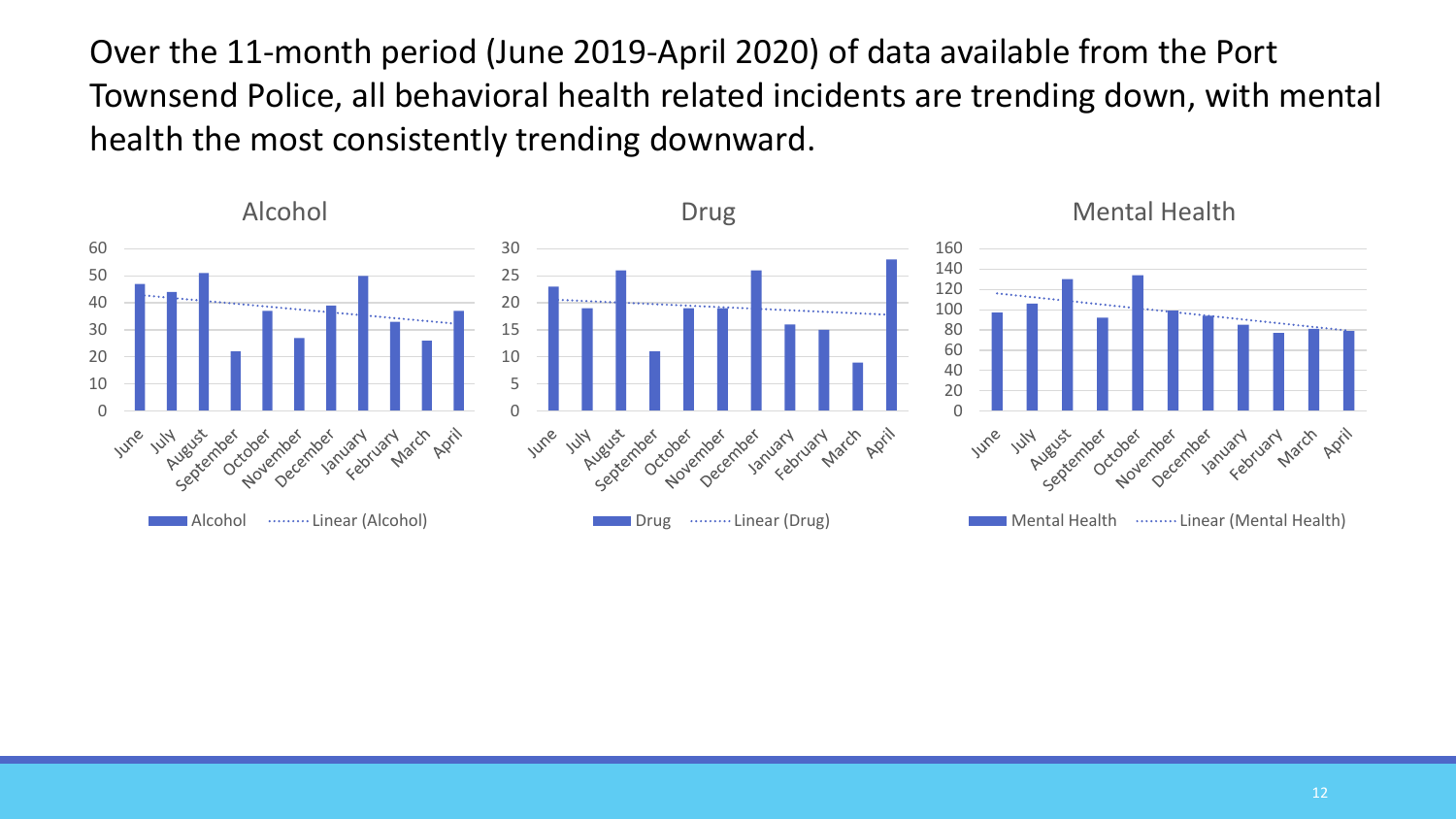Jefferson Healthcare sees significantly more mental health related cases in its ED than SUD, with a slight decline at the start of 2020.



\*March 2020 Mental Health Data not included in Data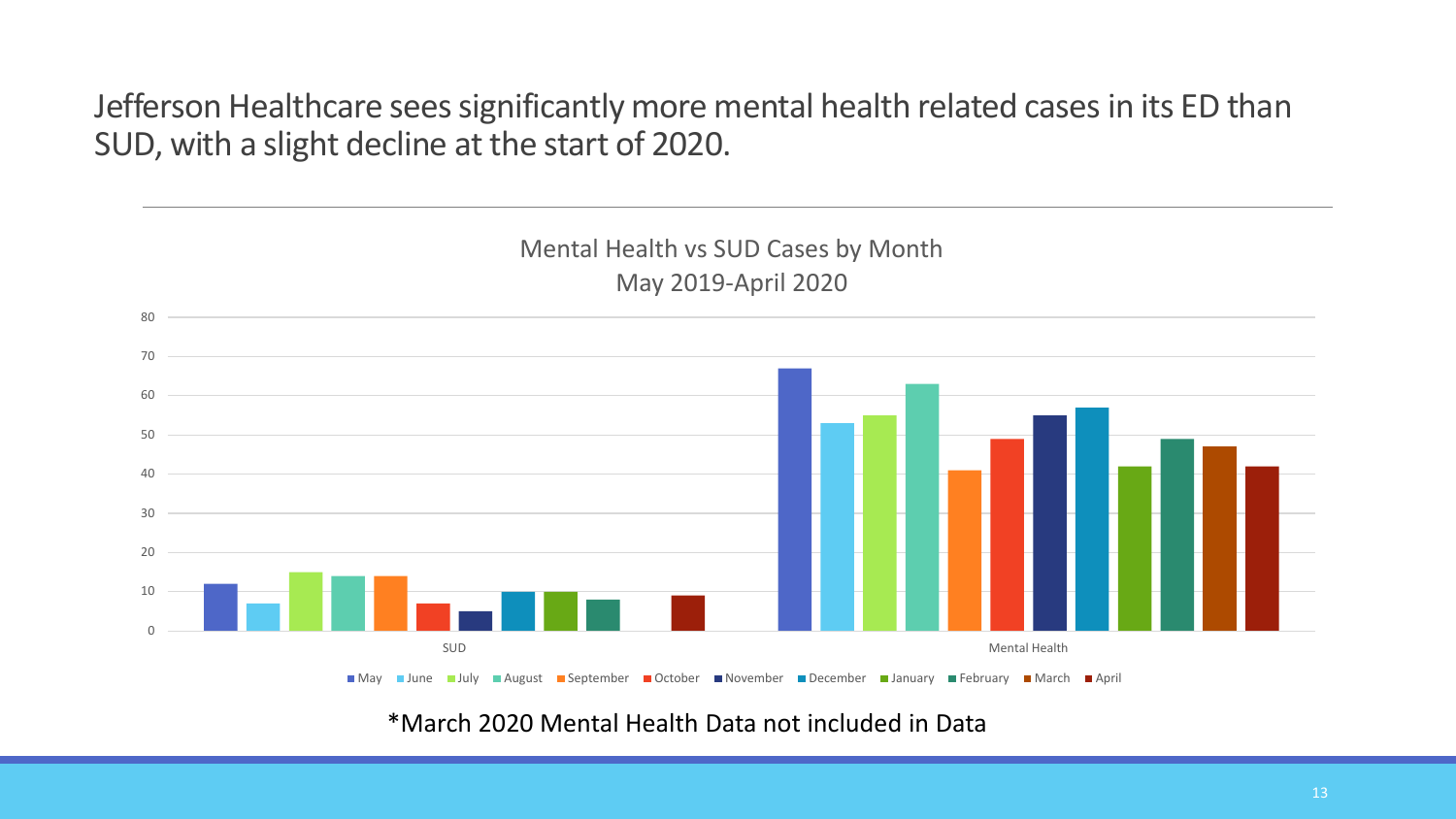Jefferson Healthcare's mental health patients are largely Medicare and Medicaid; SUD patients have a higher reliance on Medicaid. The majority of behavioral health ED patients are discharged "home". Further drill down is needed on these patients.

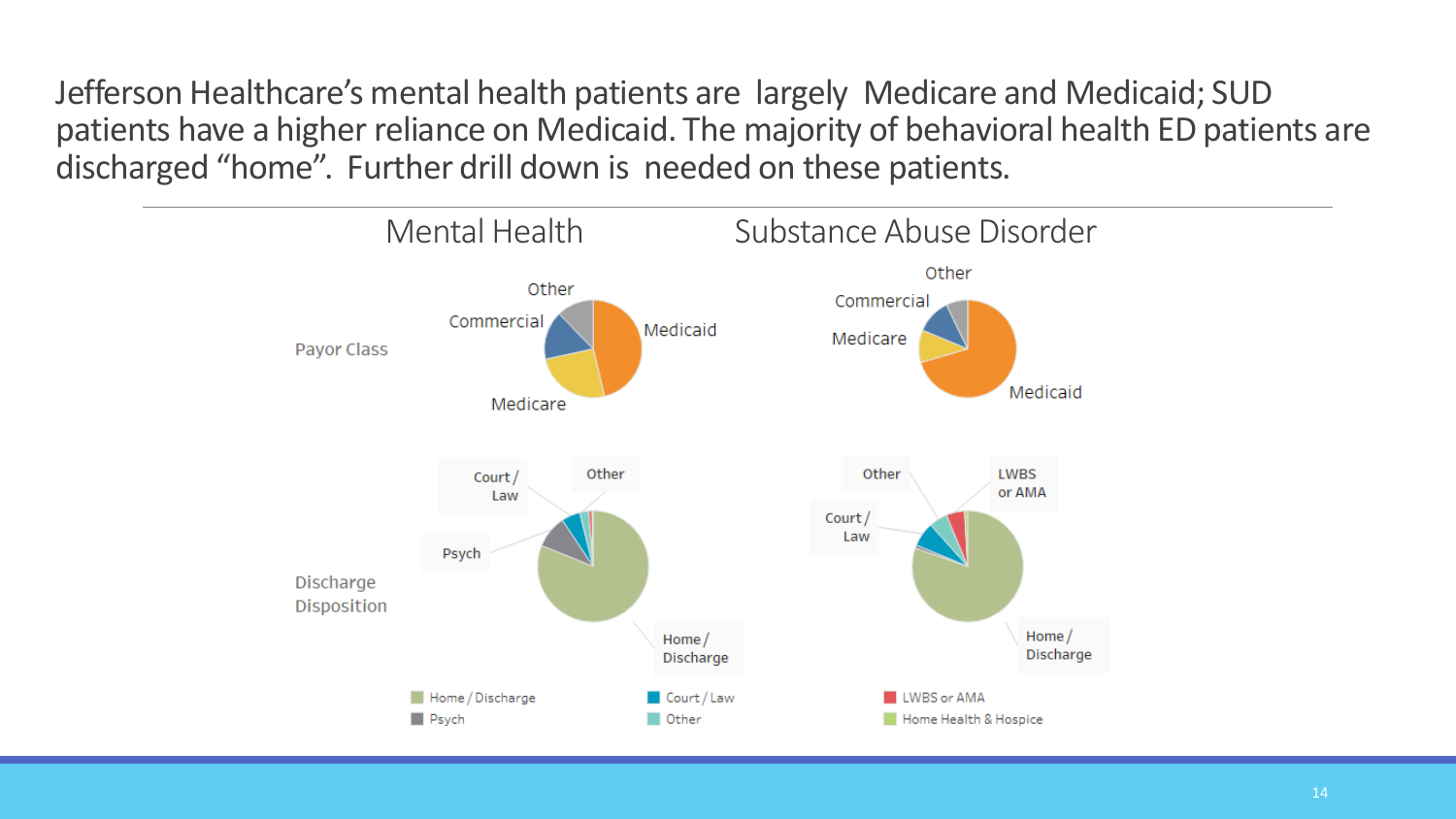Over the period from May 2019 to April 2020, Discovery Behavioral Health ITA investigations resulted in 23% of individuals being involuntarily committed. The largest referral for those not detained is to voluntary outpatient mental health treatment (38%) with 18% referred to voluntary inpatient treatment, and 7% referred to SUD.

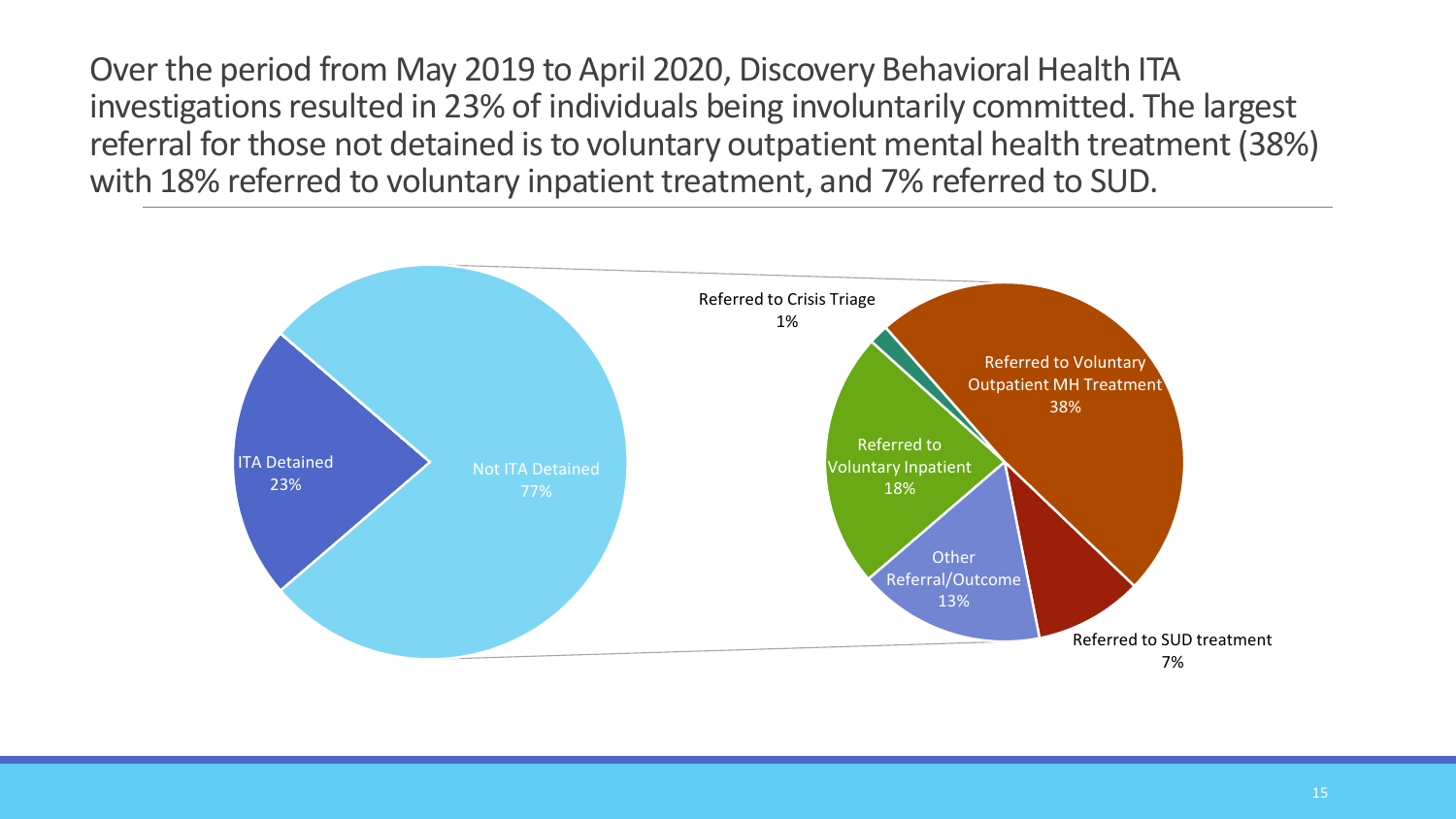The number of ITA investigation patients referred to voluntary inpatient, crisis triage, SUD treatment (potential facility patients) range from 0 to 8 per month. This suggests that outpatient services could be coupled with the proposed facility.